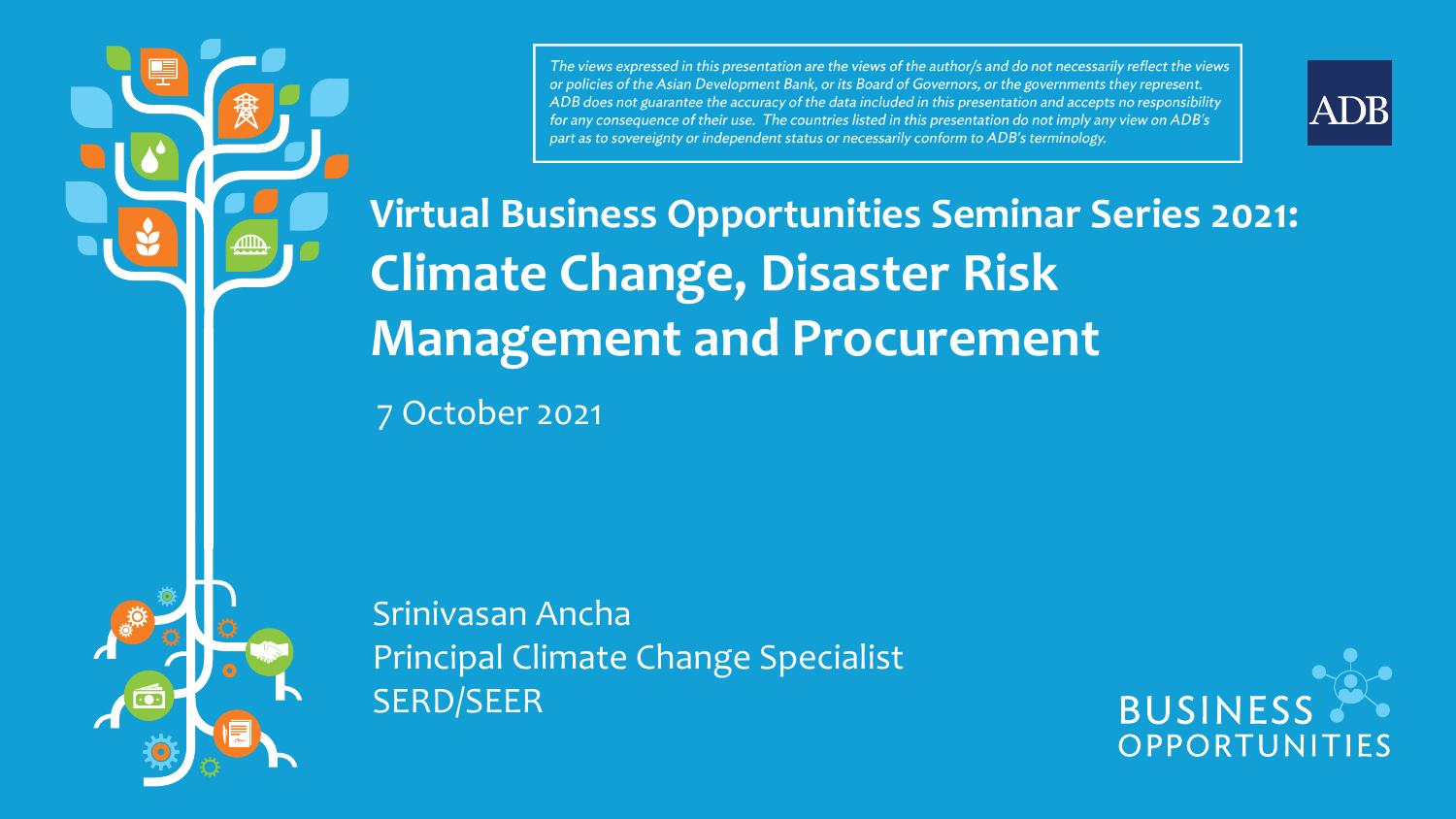### Asia Tops the list of "Most Vulnerable to Climate Change"

| Kank            | Country     | <b>Category</b> |
|-----------------|-------------|-----------------|
|                 | Bangladesh  | Extreme         |
| $\overline{2}$  | India       | Extreme         |
| 3               | Madagascar  | Extreme         |
| 4               | Nepal       | Extreme         |
| 5               | Mozambique  | Extreme         |
| 6               | Philippines | Extreme         |
| 7               | Haiti       | Extreme         |
| 8               | Afghanistan | Extreme         |
| 9               | Zimbabwe    | Extreme         |
| 10              | Myanmar     | Extreme         |
| 11              | Ethiopia    | Extreme         |
| 12              | Cambodia    | Extreme         |
| 13              | Viet Nam    | Extreme         |
| 14              | Thailand    | Extreme         |
| $\overline{14}$ | Malawi      | Extreme         |
| 16              | Pakistan    | Extreme         |

**ADB** 

**BUSINESS** 

OPPORTUNITIES

|     | Rank Country    | Category |
|-----|-----------------|----------|
| 160 | Netherlands Low |          |
| 161 | Latvia          | Low      |
| 162 | Lithuania       | Low      |
| 163 | Qatar           | Low      |
| 164 | Estonia         | Low      |
| 165 | <b>Denmark</b>  | Low      |
| 166 | Sweden          | Low      |
| 167 | Ireland         | Low      |
| 168 | Iceland         | Low      |
| 169 | Finland         | Low      |
| 170 | Norway          | Low      |
|     |                 |          |



#### **Source: New Scientist**

http://www.newscientist.com/article/mg20827832.400-asia-tops-climate-changes-most-vulnerable-list.html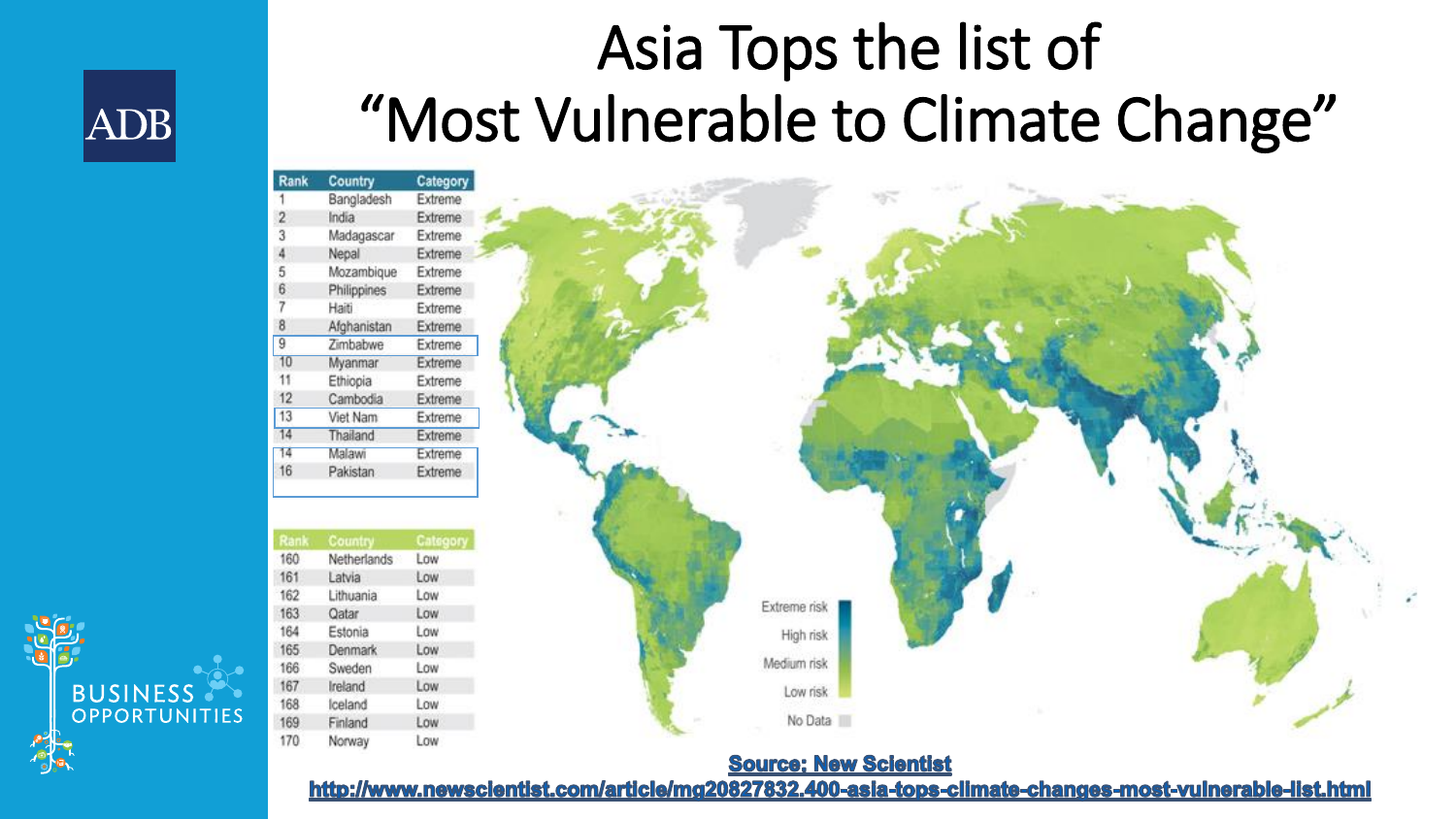#### **Southeast Asia - Overall Water Risk**

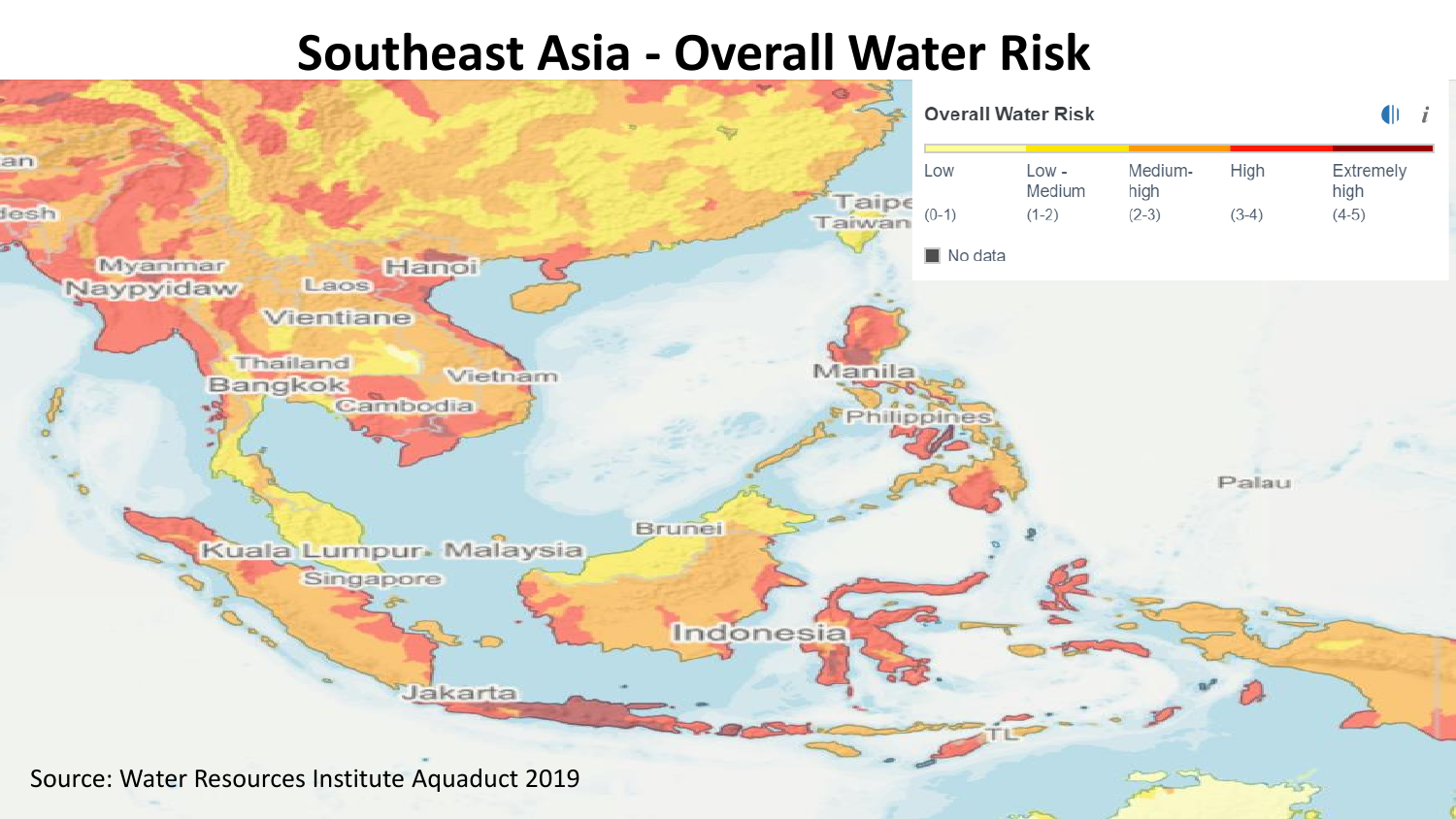### **ADB**

**BUSINESS** 

### GHG Emissions in Southeast Asia

# SOUTHEAST ASIA AND THE ECONOMICS OF<br>GLOBAL CLIMATE STABILIZATION



From 1990 to 2010, carbon dioxide (CO2) emissions in Southeast Asia have grown more rapidly than in any other region in the world, making larger economic losses from climate change more likely.

#### **FASTEST GROWTH IN CO2 EMISSIONS IN THE WORLD**



Source: ADB. 2016. Southeast Asia and the Economics of Global Climate Stabilization Infographic. https://www.adb.org/news/infographics/southeast-asia-and-economics-global-climate-stabilization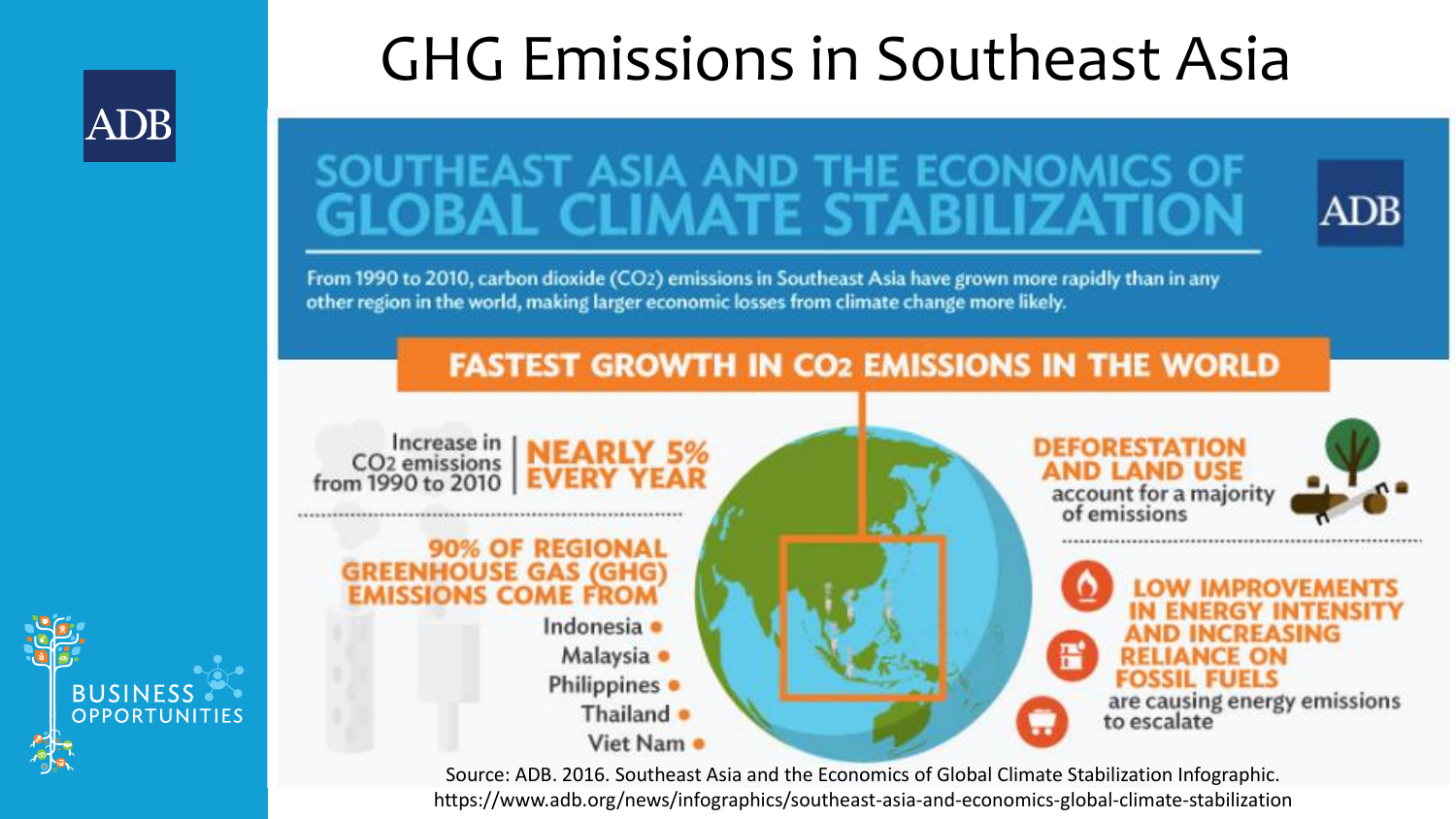

**BUSINESS** 

**OPPORTUNITIES** 

### Climate change in Southeast Asia – Future scenarios

#### **GHG Mitigation Measures**

- Reduce land-use emissions
- Avoid deforestation (lowest cost major mitigation opportunity)
- Transform energy systems to increase energy efficiency
- Replace carbonintensive fuels with cleaner alternatives



Source: ADB. 2016. Southeast Asia and the Economics of Global Climate Stabilization Infographic. https://www.adb.org/news/infographics/southeast-asia-and-economics-global-climate-stabilization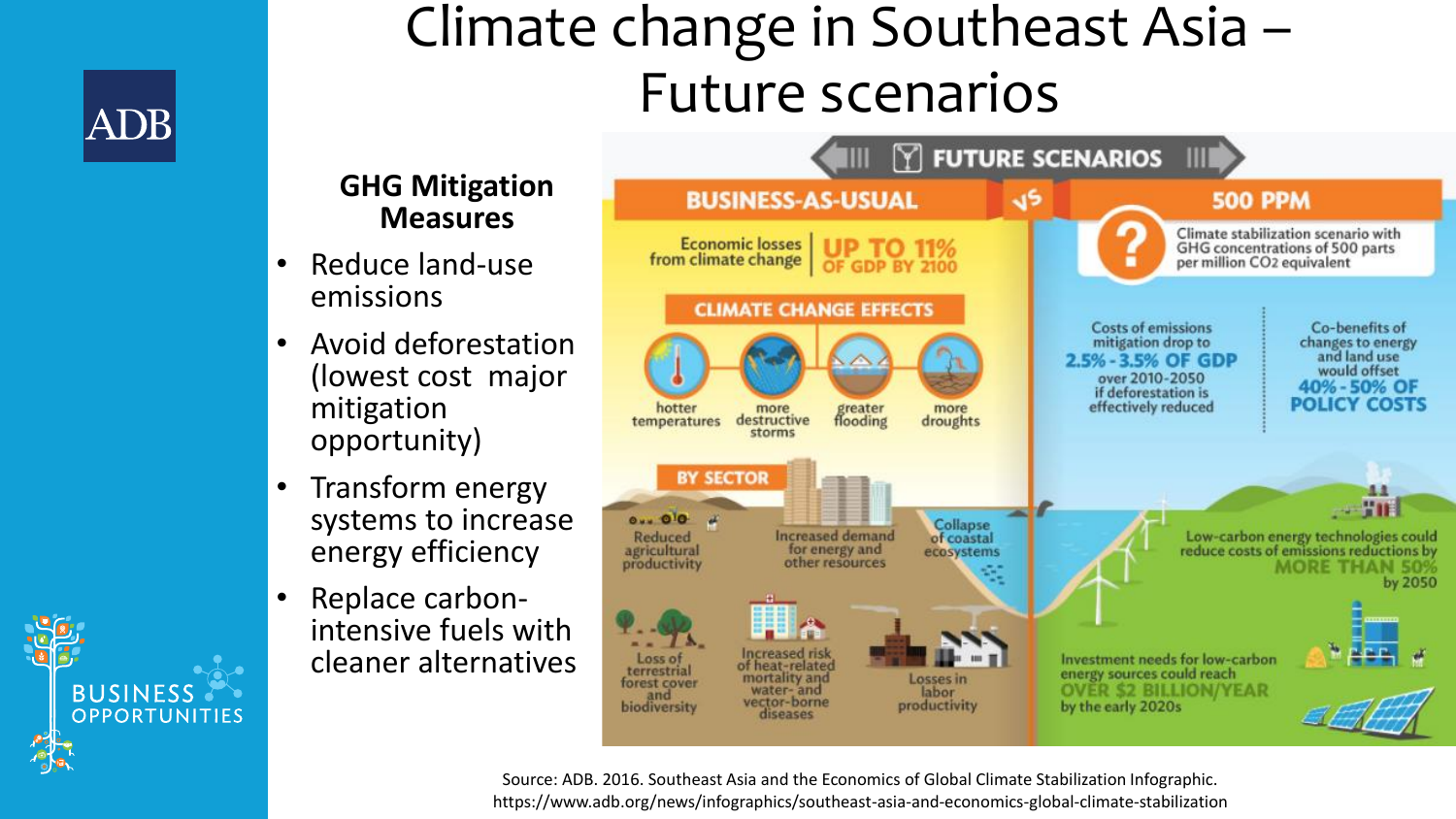

### NDCs of Southeast Asian Countries

| Country         | Nationally Determined Contributions (NDC) on Climate Change                                                                                                                                                                                                                         |
|-----------------|-------------------------------------------------------------------------------------------------------------------------------------------------------------------------------------------------------------------------------------------------------------------------------------|
| <b>Brunei</b>   | Greenhouse gas (GHG) reduction target: 20% by 2030                                                                                                                                                                                                                                  |
| Cambodia        | GHG reduction target: 41.7% (of which 59.1% is from forestry and land use) by 2030 ( $\sim$ 64.6 MtCO <sub>2</sub> e)                                                                                                                                                               |
| Indonesia       | Reduce by 29% compared to business-as-usual (BAU) scenario by 2030 (41% by 2030 with<br>international support); Peaking of emissions from Forestry sector by 2030; Enhanced ambition on<br>adaptation; Long-term strategy on Low carbon and Climate Resilience 2050 (LTS-LCCR 2050) |
| Lao PDR         | GHG reduction target: 60% compared to BAU by 2030 ( $\degree$ 62 MtCO <sub>2</sub> e); Financing need: \$4.7 billion                                                                                                                                                                |
| Malaysia        | Reduce GHG emissions intensity of GDP by 45% by 2030 relative to that in 2005 (unconditional)                                                                                                                                                                                       |
| <b>Myanmar</b>  | GHG emissions reduction of 244 MtCO <sub>2</sub> e (unconditional) and 413 MtCO <sub>2</sub> e (conditional) by 2030                                                                                                                                                                |
| Philippines     | GHG emissions reduction of about 75% by 2030 relative to BAU scenario                                                                                                                                                                                                               |
| Singapore       | Peak emissions by 2030 (65 MtCO <sub>2</sub> e) & reduce <b>emissions intensity (CO<sub>2</sub> emissions per unit of GDP)</b><br>by 36% from 2005 levels.                                                                                                                          |
| Thailand        | Reduce GHG emissions by 20% from the projected BAU level by 2030 (25% conditional)                                                                                                                                                                                                  |
| <b>Viet Nam</b> | Reduce GHG by 9% by 2030 compared to the BAU scenario (27% conditional).                                                                                                                                                                                                            |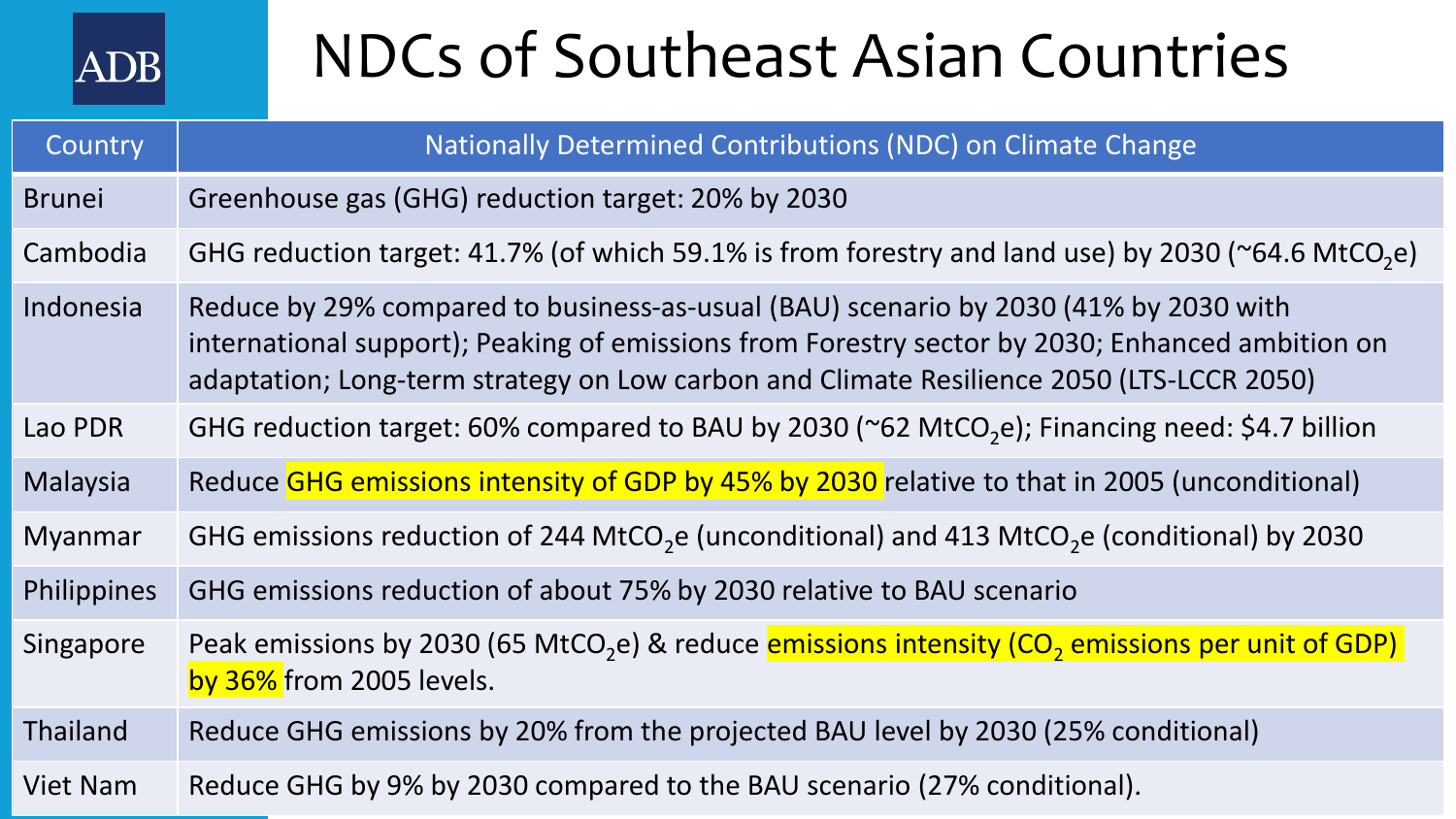### ADB Response

#### • **Upstream Support:**

- ❖Support for NDC, NAP, LTS, etc.
- ❖Green finance; Low carbon and resilient technologies;
- ❖Mainstreaming climate resilience into development planning
- ❖Enabling CC policies and regulations

#### • **Climate Change Mitigation:**

- ❖Clean Energy Energy Efficiency; Renewable energy
- ❖Low carbon transport systems
- ❖Climate smart urban sanitation, flood control, tourism infrastructure
- ❖Climate smart agriculture, sustainable forest management, agroforestry, biogas

#### • **Climate Change Adaptation:**

- ❖Agricultural value chains, forestry and fisheries
- ❖Climate resilient water management
- ❖Urban resilience ASEAN Smart Cities Initiative
- ❖Health Resilience

#### • **Prospective Areas**

- ❖Paris Alignment; Carbon markets; Green Finance;
- ❖Type II adaptation projects; Disaster Risk Finance;
- ❖COVID-19 recovery (Nature-based solutions); Climate-smart Landscapes
- ❖Blue Carbon Economy ; Ocean Health;



ADB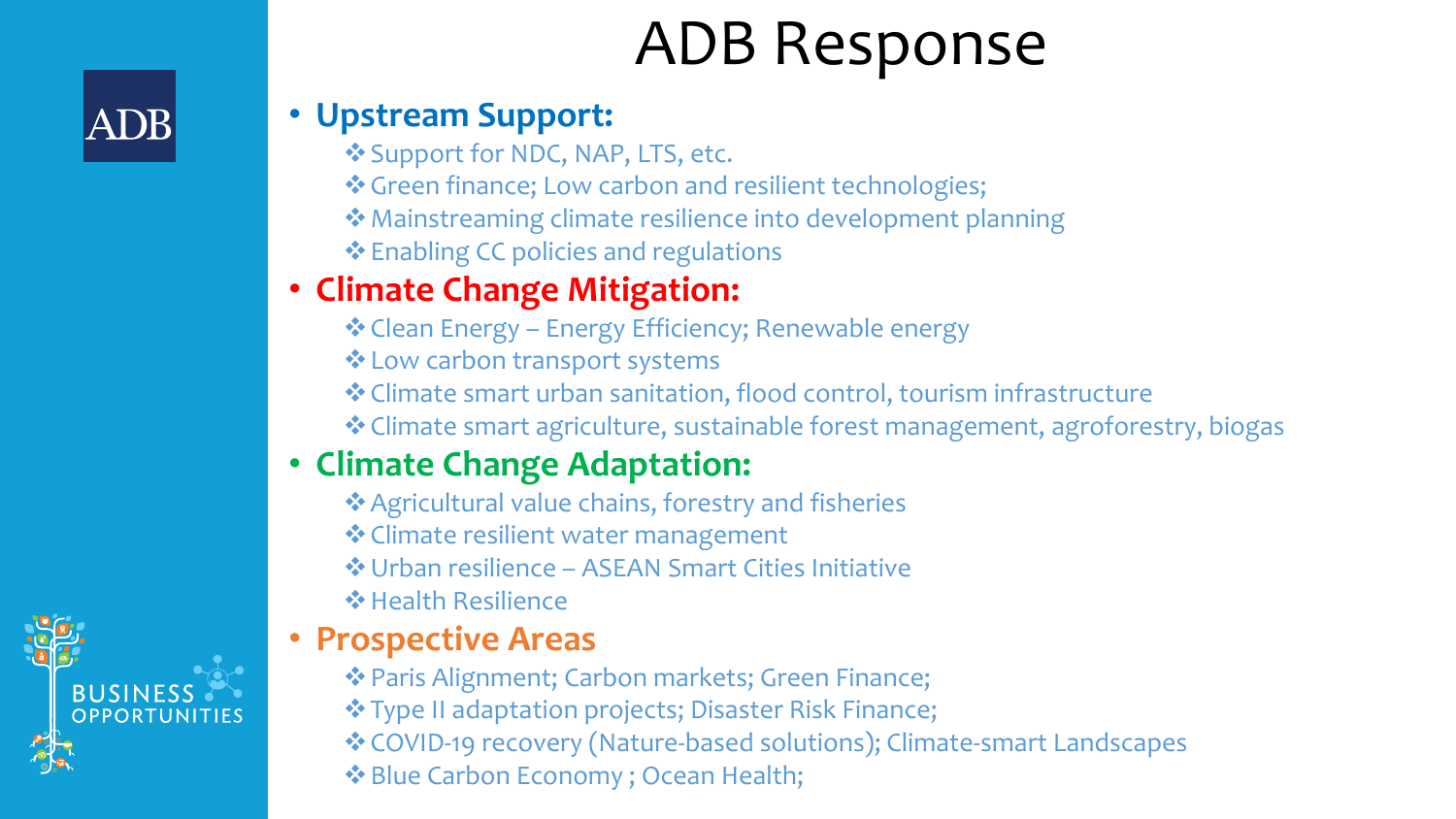#### **Selected Investment Business Opportunities (2021-2024)ADB**

| <b>Sector</b>                                                       | <b>Title</b>                                                                                                                                                                                                                                                                                                                                                                                                                                                                                                                                                                                                                                                                                                                                                                                                                                                                                                                                                                                                                                                                                                                                                                                                                                                                                                           | Year(s) of<br>approval                                                                                                                              | <b>Remarks</b>                                                                                                                               |
|---------------------------------------------------------------------|------------------------------------------------------------------------------------------------------------------------------------------------------------------------------------------------------------------------------------------------------------------------------------------------------------------------------------------------------------------------------------------------------------------------------------------------------------------------------------------------------------------------------------------------------------------------------------------------------------------------------------------------------------------------------------------------------------------------------------------------------------------------------------------------------------------------------------------------------------------------------------------------------------------------------------------------------------------------------------------------------------------------------------------------------------------------------------------------------------------------------------------------------------------------------------------------------------------------------------------------------------------------------------------------------------------------|-----------------------------------------------------------------------------------------------------------------------------------------------------|----------------------------------------------------------------------------------------------------------------------------------------------|
| Agriculture<br>and Natural<br><b>Resources</b><br>(18)<br>projects) | • VIE: Climate Resilient Inclusive Infrastructure for Ethnic Minorities Project<br>VIE: Climate Adaptation Through <i>Irrigation Modernization</i> Sector Project<br>$\bullet$<br>VIE: Integrated Flood Risk Management Project<br>$\bullet$<br>VIE: Climate Resilient and Green Infrastructure Project<br>$\bullet$<br>VIE: Climate Smart Agriculture Value Chain Infrastructure Dev Project<br>$\bullet$<br>VIE: Restoration and Sustainable Management of the Coastal Forests in<br>$\bullet$<br>the Mekong Delta<br>VIE: Disaster Recovery and Resilience in the Central Region<br>$\bullet$<br>CAM/LAO/MYA: GMS Cross-Border Livestock Health and Value Chains<br>$\bullet$<br><b>Improvement Project</b><br><b>CAM: Sustainable Coastal and Marine Fisheries Project</b><br>$\bullet$<br><b>CAM: Strengthening NRM and Disaster Resilience Project</b><br>$\bullet$<br>INO: Horticulture Development in Dryland Areas Project<br>$\bullet$<br>INO: Infrastructure Improvement for Shrimp Aquaculture Project<br>$\bullet$<br>INO: Flood Management and Coastal Protection in North Java Project<br>$\bullet$<br>LAO: Flood and Drought Mitigation and Management Project<br>$\bullet$<br>PHI: Integrated Flood Risk Management Project<br>$\bullet$<br>PHI: Mindanao Irrigation Development Project<br>$\bullet$ | 2021<br>2022<br>2023<br>2024<br>2024<br>2024<br>2024<br>2022/<br>2023<br>2022<br>2023<br>2022<br>2022<br>2023<br>2023<br>2022 & 2024<br>2022 & 2024 | Carbon<br>sequestration<br><b>DRM</b><br>Waste management<br><b>Resilient systems</b><br><b>Green finance</b><br><b>Adaptation &amp; DRM</b> |
|                                                                     | PHI: Mindanao Agro-Enterprise Development Project<br>$\bullet$<br>TIM: Agriculture Improvement and Water Harvesting Project<br>$\bullet$                                                                                                                                                                                                                                                                                                                                                                                                                                                                                                                                                                                                                                                                                                                                                                                                                                                                                                                                                                                                                                                                                                                                                                               | 2023<br>2023                                                                                                                                        |                                                                                                                                              |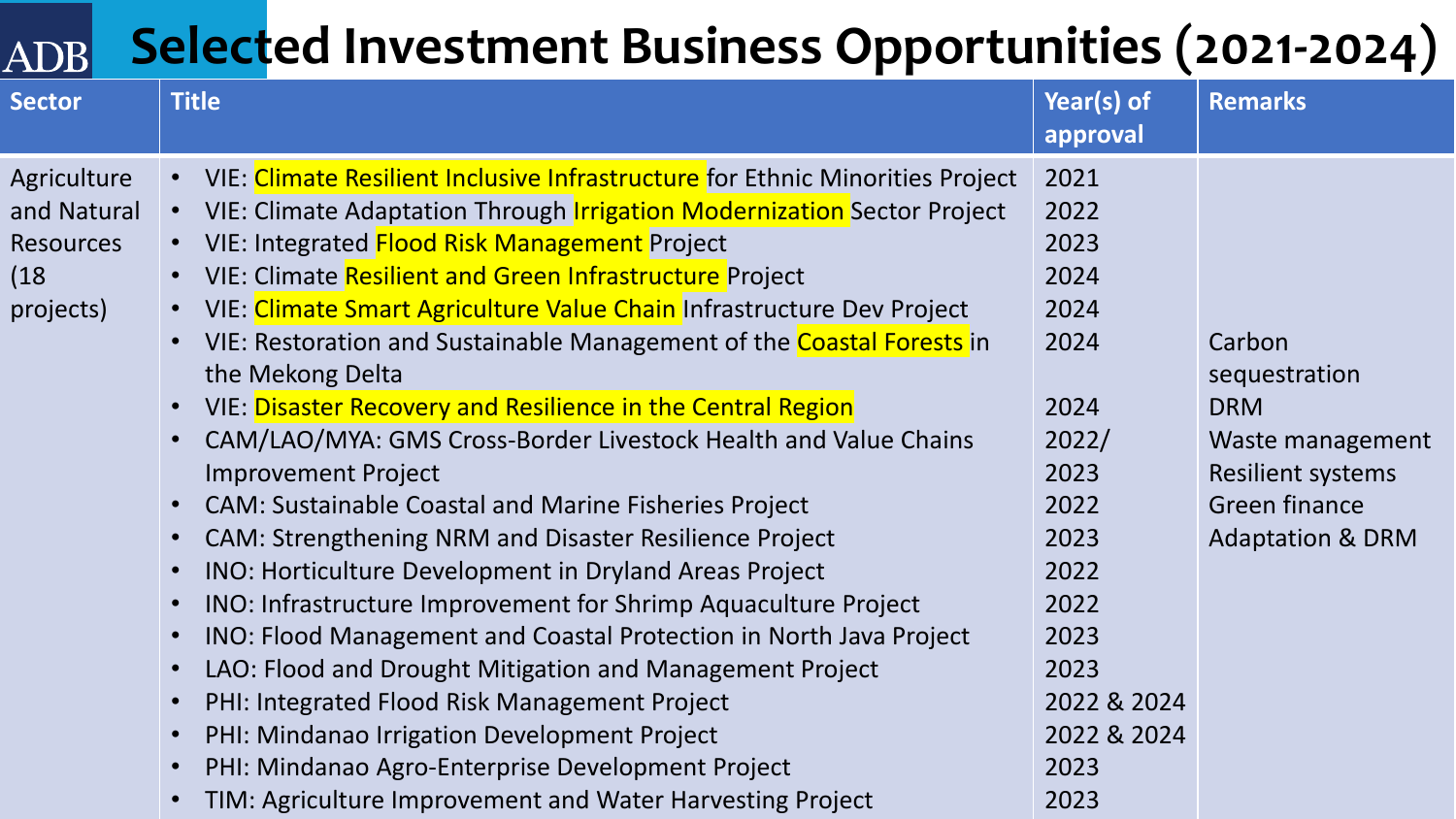#### **Selected Investment Business Opportunities (2021-2024)** ADB

| <b>Sector</b> | <b>Title</b>                                                                                                                                                                                                                                                                                                                                                                                                                                                                                                                                                                                                                                                                                                                                                                                                                             | Year(s) of<br>approval                                                                              |
|---------------|------------------------------------------------------------------------------------------------------------------------------------------------------------------------------------------------------------------------------------------------------------------------------------------------------------------------------------------------------------------------------------------------------------------------------------------------------------------------------------------------------------------------------------------------------------------------------------------------------------------------------------------------------------------------------------------------------------------------------------------------------------------------------------------------------------------------------------------|-----------------------------------------------------------------------------------------------------|
| Energy        | • INO: Sustainable and Inclusive Energy Program<br>• INO: Sustainable and Reliable Energy Access Program<br><b>INO: SDG Indonesia One - Green Financing Facility</b><br>• INO: Sustainable Energy Transition - DAMRI E-bus Project<br>• INO: Sustainable Energy Access in Eastern Indonesia: Power Generation<br><b>Sector Project</b><br>• INO: Clean and <b>Efficient Energy Reform</b> for Energy Equity and Security<br><b>INO:</b> Geothermal Power Expansion Project<br>• CAM: Energy Efficiency Sector Development Program (SDP-Project)<br>• CAM: Energy Storage for Utility-Scale Solar Plants<br>• THA: Green and Sustainability Bonds<br>• THA: Thailand Green Finance and Innovation Facility for Investment Projects<br>• VIE: Smart and Energy Efficient City Project (SEECP) Phase I – Da Nang, Can<br>Tho, and Hai Phong | 2021<br>2021 & 2023<br>2022<br>2022<br>2022<br>2023<br>2024<br>2021<br>2023<br>2022<br>2022<br>2022 |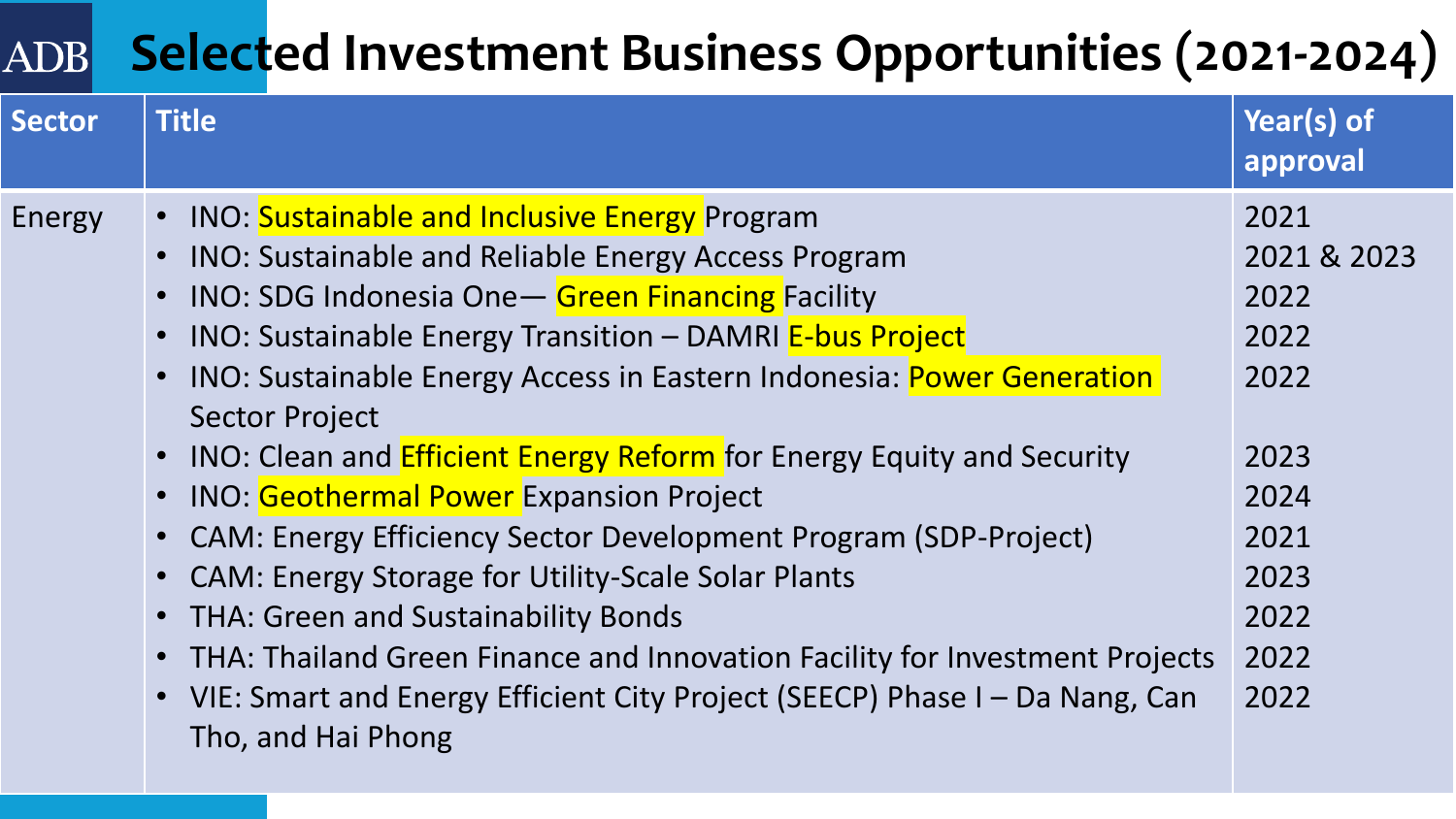#### **Selected Investment Business Opportunities (2021-2024)**ADB

| <b>Sector</b>                     | <b>Title</b>                                                                                                                                                                                                                                                                                                                                                                                                                                                                                                                                                                                                                                                                                                                                                                                                                                                  | Year(s) of<br>approval                                                                                     |
|-----------------------------------|---------------------------------------------------------------------------------------------------------------------------------------------------------------------------------------------------------------------------------------------------------------------------------------------------------------------------------------------------------------------------------------------------------------------------------------------------------------------------------------------------------------------------------------------------------------------------------------------------------------------------------------------------------------------------------------------------------------------------------------------------------------------------------------------------------------------------------------------------------------|------------------------------------------------------------------------------------------------------------|
| Urban &<br>Water; &<br><b>PFM</b> | • CAM: Livable Cities Investment Project<br>CAM: Rural Water Supply, Sanitation and Hygiene Improvement Project<br>$\bullet$<br><b>INO: Citywide Inclusive Sanitation Project</b><br>$\bullet$<br><b>INO: Livable Settlements Investment Program</b><br>$\bullet$<br>LAO: Urban Environment Improvement Project<br>$\bullet$<br>PHI: Baguio Resilient City Tourism Project<br>$\bullet$<br>TIM: Water Supply and Sanitation Investment Project<br>$\bullet$<br>VIE: Ho Chi Minh City Climate Resilient Urban Services Project<br>$\bullet$<br>VIE: Tay Ninh Infrastructure Development and Climate Change Adaptation Project<br>$\bullet$<br>VIE: Quang Nam Climate Resilient Urban Services Project<br>$\bullet$<br><b>VIE: Contingent Disaster Finance Facility</b><br>$\bullet$<br><b>VIE: Second Disaster Resilience Improvement Program</b><br>$\bullet$ | 2021<br>2023<br>2022<br>2024<br>2023<br>2023<br>2022 & 2024<br>2022 & 2023<br>2023<br>2024<br>2024<br>2024 |
| Transport                         | <b>CAM: Climate Resilient Rural Roads Network Improvement Project</b><br>$\bullet$ .<br>INO: National Roads Development Project (Kalimantan)<br>$\bullet$<br>INO: Jakarta Mass Rapid Transit East-West Line<br>$\bullet$<br>PHI: Davao Public Transport Modernization Project<br>$\bullet$<br>PHI: Malolos-Clark Railway Project<br>$\bullet$<br>VIE: Ho Chi Minh City Urban Mass Rapid Transit Line 2<br>$\bullet$<br>VIE: Sustainable Urban Transport for HCMC MRT Line 2 Project<br>$\bullet$                                                                                                                                                                                                                                                                                                                                                              | 2024<br>2023<br>2023<br>2021<br>2023 & 2024<br>2022<br>2022                                                |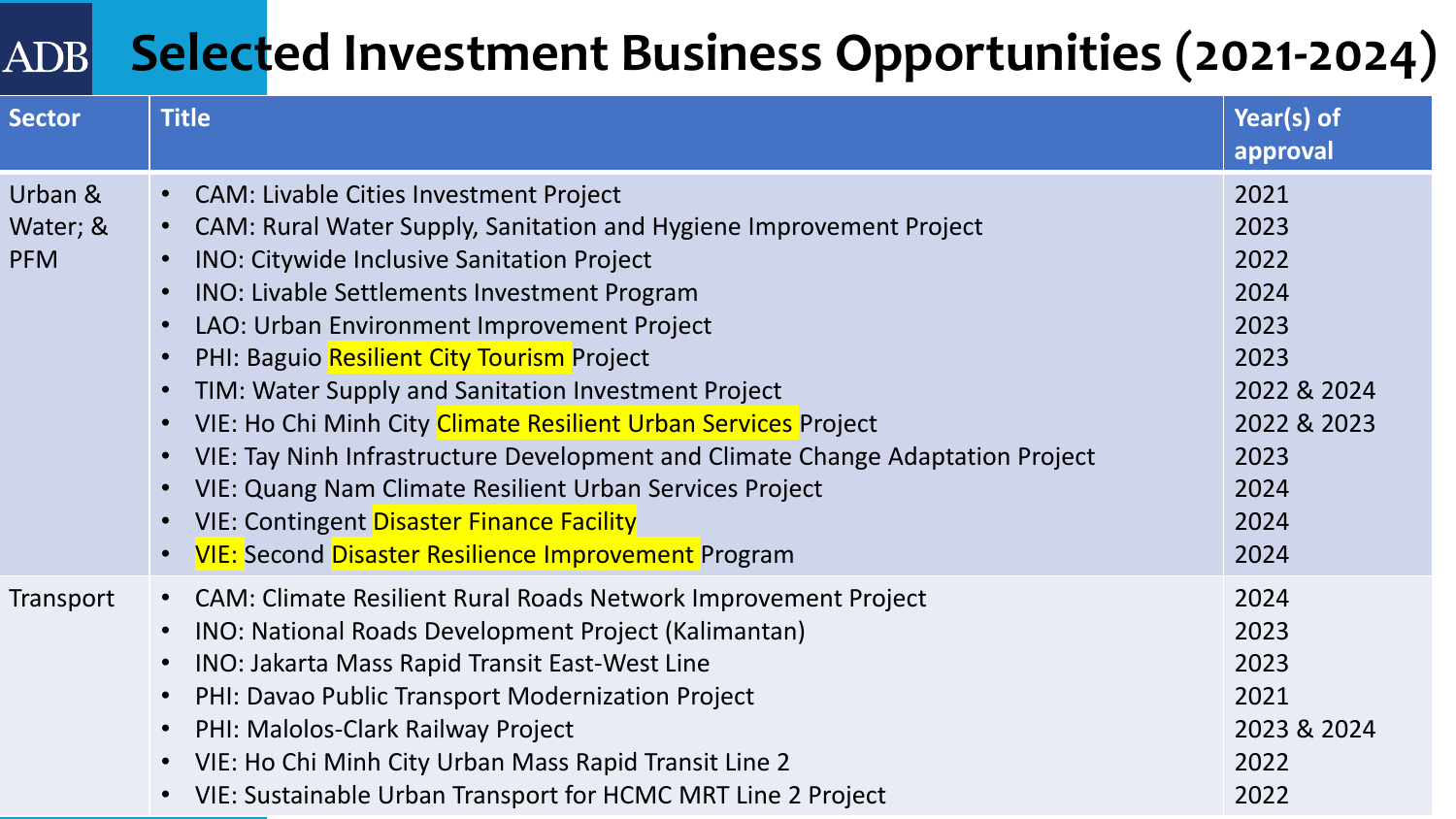#### **ADB**

### **Selected TA Business Opportunities**

| <b>Title</b> |                                                                                                      | Year(s) of<br>approval |
|--------------|------------------------------------------------------------------------------------------------------|------------------------|
|              | • GMS: Climate Change and Environmental Sustainability Program (AF)                                  | 2021                   |
|              | • GMS: Sustainable Agriculture and Food Security Program (AF)                                        | 2020                   |
|              | • INO: Capacity Development for Sustainable and Reliable Energy Access                               | 2021                   |
|              | • INO: SIAP II - Supporting Sustainable and <b>Efficient Energy Policies</b> and Investments         | 2021                   |
|              | • ASEAN: Opportunities to Accelerate Coal to Clean Power Transition in Selected Southeast Asian      | 2021                   |
|              | <b>Developing Member Countries</b>                                                                   |                        |
|              | • ASEAN: Accelerating the Clean Energy Transition in Southeast Asia                                  | 2021 & 2023            |
|              | • LAO: Sustainable Rural Infrastructure and Watershed Management Sector Facility                     | 2021                   |
|              | • MAL: Developing Green City Action Plans to Accelerate Post-COVID-19 Competitiveness and            | 2022                   |
|              | Resilience (reimbursable)                                                                            |                        |
|              | • ASEAN: Southeast Asia Facility for Resilient Cities                                                | 2021                   |
|              | • VIE: Unlocking Potential for Climate Change and Disaster Resilient Multisector Provincial Projects | 2021                   |
|              | • VIE: Policy framework on Disaster risk response                                                    | 2022                   |
|              | • ASEAN: Green and Innovative Finance Initiative for Scaling Up Southeast Asian Infrastructure       | 2023                   |
|              | • ASEAN: Climate Adaptative Water Security Enhancement in Southeast Asia                             | 2024                   |
|              | • VIE: Provincial Green Infrastructure                                                               | 2024                   |